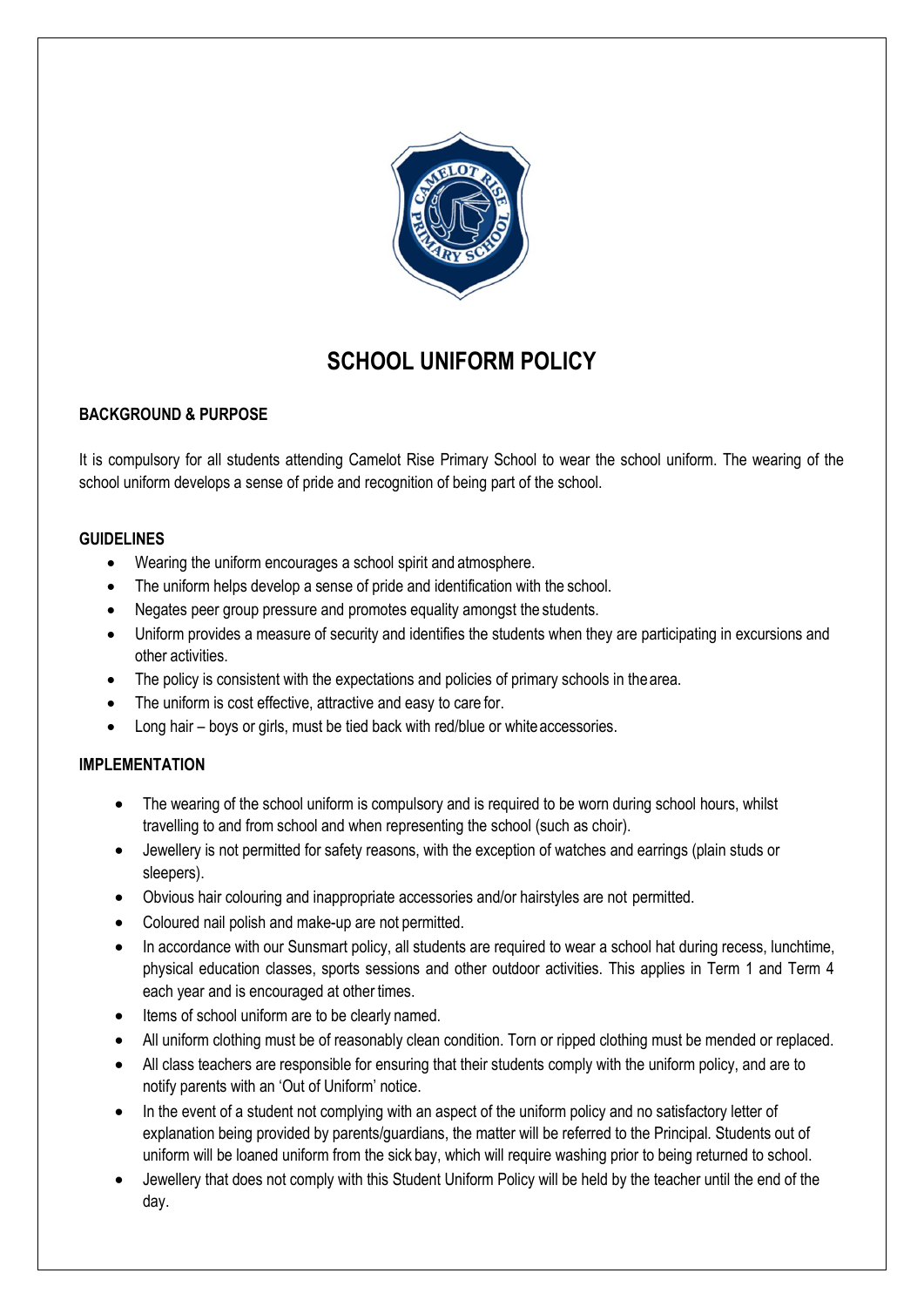#### **The Principal may:**

- o prescribe alternative clothing to be worn for special occasions, camps or excursions;
- o may excuse a student from wearing school uniform in exceptional circumstances;
- o may assist students in financial need to acquire uniformitems.
- o respond to any written correspondence in relation to school uniform matters.

The school uniform will consist of the following items:

\*Please note – uniform is not to be interchanged between seasons

| <b>Boys Winter</b>                                                                                                                                                      | <b>Girls Winter</b>                                                                                                                                                  |
|-------------------------------------------------------------------------------------------------------------------------------------------------------------------------|----------------------------------------------------------------------------------------------------------------------------------------------------------------------|
| Red monogrammed long sleeve polo shirt<br>Navy track pants                                                                                                              | Navy Tunic and navy tights<br>Red monogrammed long sleeve polo shirt<br>Navy track pants<br>Navy bootleg pants                                                       |
| Navy monogrammed windcheater hooded or plain<br>Navy monogrammed Bomber Jacket<br>Socks - white/black/navy<br>Footwear – white/black/navy runners or black school shoes | Navy monogrammed windcheater hooded or plain<br>Navy monogrammed Bomber Jacket<br>Socks - white/black/navy<br>Footwear - white/black/navy runners or school<br>shoes |

| <b>Boys Summer</b>                                        | <b>Girls Summer</b>                                       |  |  |
|-----------------------------------------------------------|-----------------------------------------------------------|--|--|
| Red monogrammed short sleeve polo shirt                   | <b>Checkered Dress</b>                                    |  |  |
| Navy shorts                                               | Navy shorts                                               |  |  |
|                                                           | Navy skort                                                |  |  |
|                                                           | Red monogrammed short sleeve polo shirt                   |  |  |
|                                                           |                                                           |  |  |
| Navy monogrammed windcheater hooded or plain              | Navy monogrammed windcheater hooded or plain              |  |  |
| Navy monogrammed Bomber Jacket                            | Navy monogrammed Bomber Jacket                            |  |  |
|                                                           |                                                           |  |  |
| School Hat Legionnaires or Slouch                         | School Hat Legionnaires or Slouch                         |  |  |
| Socks - white/black/navy                                  | Socks – white/black/navy                                  |  |  |
| Footwear – white/black/navy runners or black school shoes | Footwear – white/black/navy runners or black school shoes |  |  |
|                                                           |                                                           |  |  |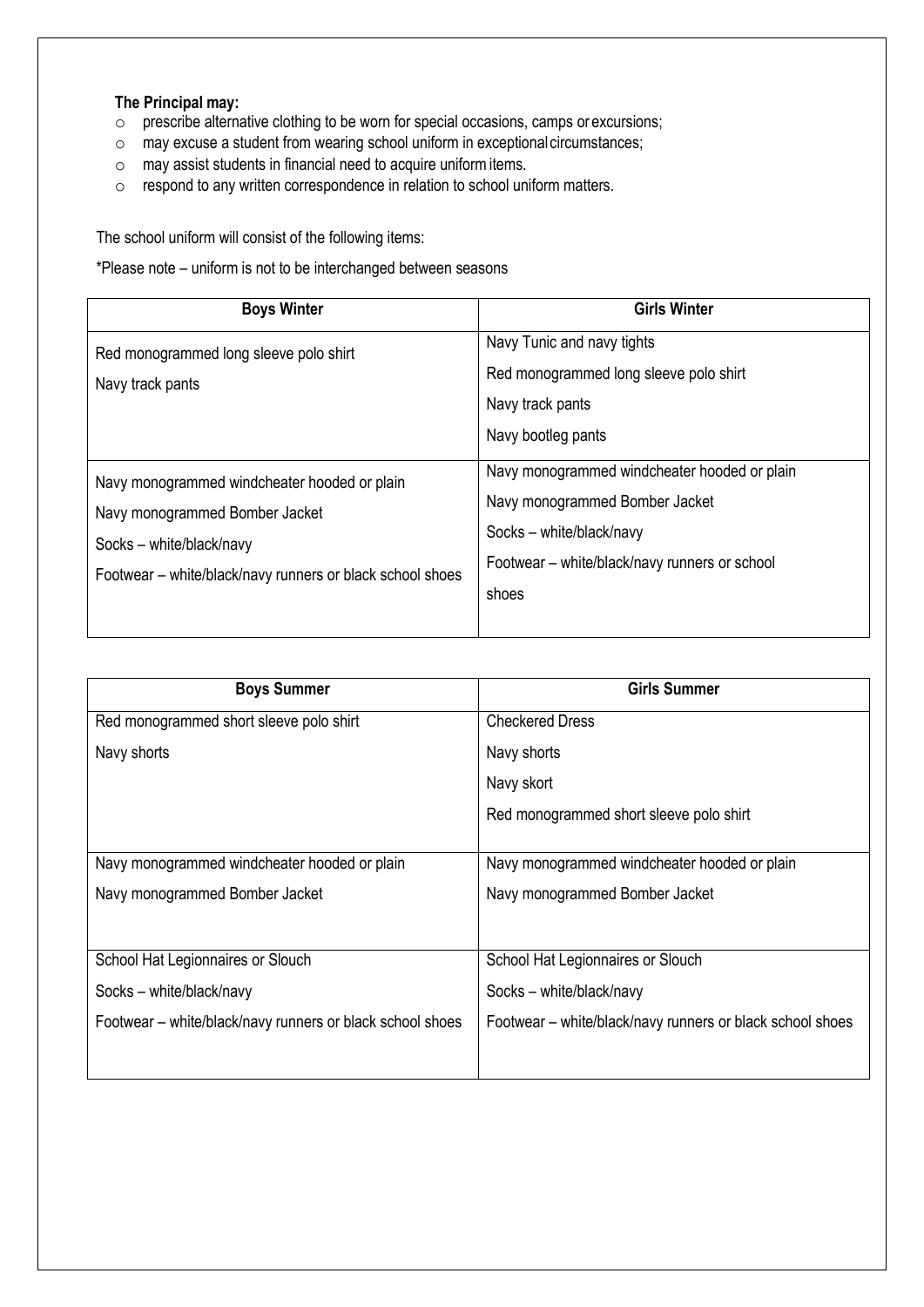| Level 6 Uniform                                                | Boys/Girls - Level 5/6 Sport                                  |
|----------------------------------------------------------------|---------------------------------------------------------------|
| An option to purchase a commemorative polo and outer           | When representing the school in Interschool Sport, differing  |
| garment (jacket/rugby top) may be provided to students.        | uniform tops may be provided to students. These will require  |
| This will be organised at end of term 3 of the year prior to a | washing prior to returning to the Physical Education teacher. |
| student entering Level 6                                       |                                                               |

- School bags Monogrammed school bags are available to be purchased. They are not compulsory but are recommended.
- Folios/satchels are required to be purchased for Foundation to Level 2 students.
- Shoes black school shoes or white/black/navy runners are expected. In summer a closed toe sandal is acceptable. For safety reasons no thongs, surf style sandals or heeled shoes are to be worn at school.
- School Hats all children must wear a school hat in terms 1 and 4. The hat is encouraged at othertimes.
- Cold weather on very cold days, children may wear navy coats, hats or scarves or carry an umbrella to and from school.
- All other items eg. shoes and socks are available at various localretailers.
- We supply good quality second hand uniform items.

## **EVALUATION**

This policy will be reviewed on an ongoing basis or as required by the Education Sub-committee of School Council.

### **RELEVANT DOCUMENTS AND LINKS**

Incorrect School Uniform Notification Form (see Appendix 1)

### **CERTIFICATION**

This policy was endorsed by School Council at the meeting held on 5<sup>th</sup> December 2016.

| Principal | <b>School Council President</b> |
|-----------|---------------------------------|